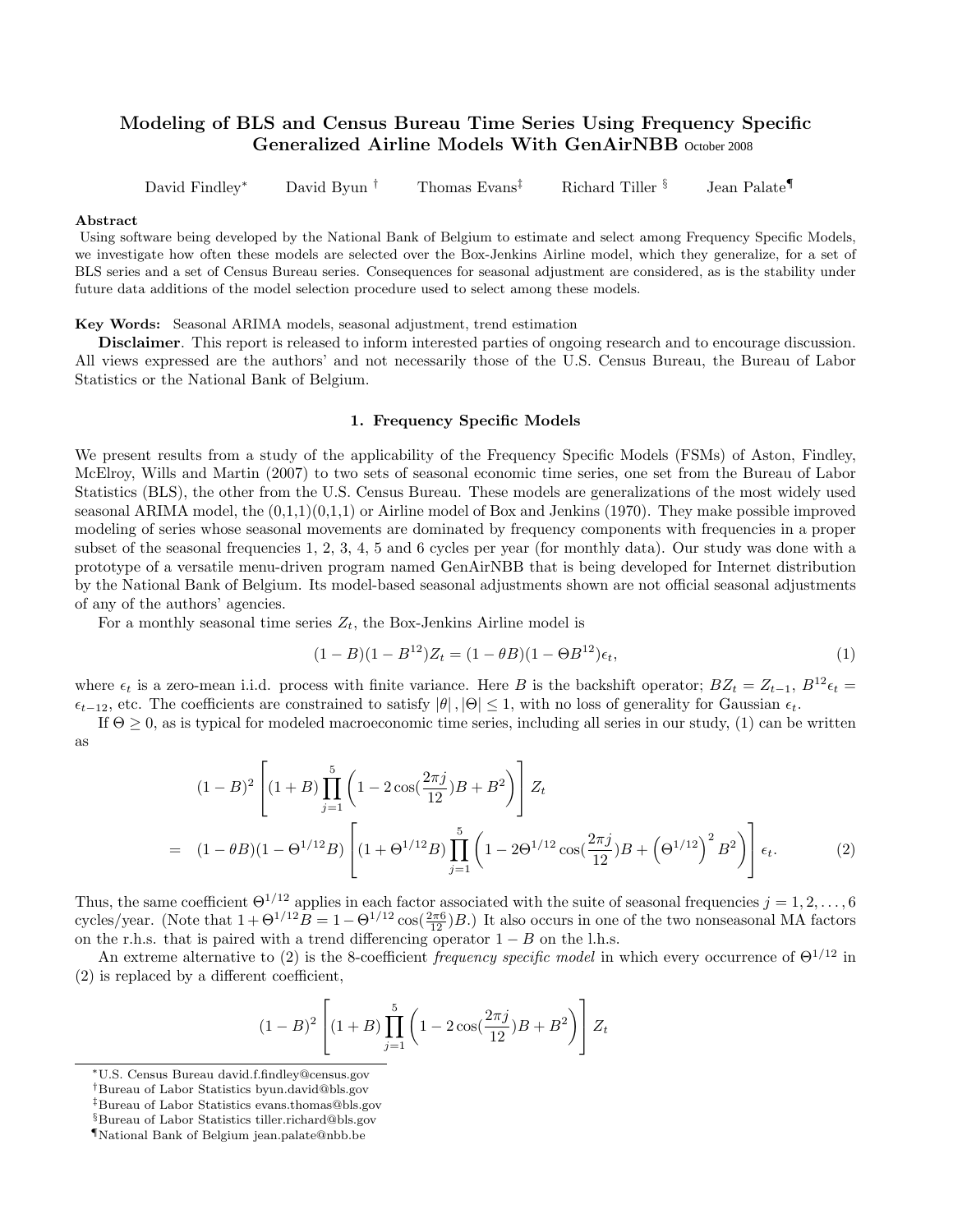$$
= (1 - \theta B)(1 - c_0 B) \left[ (1 + c_6 B) \prod_{j=1}^5 \left( 1 - 2c_j \cos(\frac{2\pi j}{12}) B + c_j^2 B^2 \right) \right] \epsilon_t.
$$
 (3)

with  $|c_i| \leq 1, 0 \leq j \leq 6$ . However, with monthly series of typical lengths, (3) has the undesirable property of usually having spurious unit estimates  $c_j = 1$  for one or more  $0 \leq j \leq 6$ , falsely indicating perfectly predictable behavior at some of these frequencies. (Theoretical and empirical explanations for this phenomenon are discussed in Aston et al., 2007.) To overcome this deficiency, constraints can be placed on the coefficient vector

$$
\mathbf{c} = ( \theta \ c_0; \ c_1 \ c_2 \ c_3 \ c_4 \ c_5 \ c_6 ) \tag{4}
$$

of (3). Aston et al. (2007) considered two types of constraints on (4). In their 3-coefficent type (our focus),  $c_1, \ldots, c_6$ have only two distinct values, denoted  $c_1$  and  $c_2$ , and  $c_0 = c_1$ :

There are 6 models in which  $c_2$  applies to a single frequency. E.g., the  $\{1\}$  model with

 ${\bf c} = ( \begin{array}{cccccc} \theta & c_1; & c_2 & c_1 & c_1 & c_1 & c_1 & c_1 \end{array} ).$ 

There are 15 models in which  $c_2$  applies to two frequencies. E.g., the  $\{1.4\}$  model with

$$
\mathbf{c} = \begin{pmatrix} \theta & c_1; & c_2 & c_1 & c_1 & c_2 & c_1 & c_1 \end{pmatrix}.
$$

Finally, there are 20 models in which  $c_2$  applies to three frequencies. E.g., the  $\{1,2,4 \text{ model with } c_2 \}$ 

$$
\mathbf{c} = \begin{pmatrix} \theta & c_1; & c_2 & c_2 & c_1 & c_2 & c_1 & c_1 \end{pmatrix}.
$$

Thus there are 41 3-coefficient models, and our notation for each is the set of seasonal frequencies associated with  $c_2$ .

Aston et al. (2007) also considered 4-coefficient specializations of (4) in which  $c_j$ ,  $1 \leq j \leq 6$  have only two distinct values, denoted  $c_1$  and  $c_2$ , and  $c_0$  is *unconstrained*. These 4-coefficient models do not occur in our study. (They were not preferred over the selected 3-coefficient models for any series.)

# 2. Model Selection Criteria Generalizing AIC

**Akaike's AIC**. For a model for a time series, let  $\hat{\theta}$ , dim  $\theta$ , and  $L(\hat{\theta})$  denote respectively the maximum likelihood parameter vector, its dimension, and the associated maximum log-likelihood value.

The estimated model's AIC is defined by

$$
AIC\left(\widehat{\vartheta}\right) = -2L(\widehat{\vartheta}) + 2\dim\vartheta.
$$

If  $AIC(\widehat{\vartheta}^A)$  and  $AIC(\widehat{\vartheta}^F)$  denote the AIC values of the Airline model and an FSM, Akaike's Minimum AIC criterion (MAIC), see Konishi and Kitagawa (2007), says that the FSM is to be preferred if

$$
AIC(\widehat{\vartheta}^A) > AIC(\widehat{\vartheta}^F).
$$

MAIC's asymptotic Type I error probability with a single FSM  $F$  is achieved for a family  $\mathcal F$  of several FSMs with the same number of coefficients as F by preferring the minimum AIC model in  $\mathcal F$  over the Airline model when

$$
AIC(\widehat{\vartheta}^A) > \min_{F \in \mathcal{F}} AIC(\widehat{\vartheta}^F) + \Delta^{\mathcal{F}},
$$

holds for a certain  $\Delta^{\mathcal{F}} > 0$ . We call this criterion GMAIC.

For the 3-coefficient families F considered here, the simulation-based Table 1 of Aston et al. (2007) gives  $\Delta^{\mathcal{F}} = 2.8$ for the family of 6 models with  $c_2$  assigned to a single frequency and  $\Delta^{\mathcal{F}} = 4.6$  for the family of all 41 3- coefficient models.

In Aston et al. (2007), this model selection procedure was applied to all 72 Census Bureau Manufacturing, Import and Export series modeled with the Airline model for production seasonal adjustment in 2004. FSMs were preferable for 21 series (29%). 17 of the preferable FSMs were 3-coefficient models. 18 preferable FSMs were invertible (i.e. all  $|c_i| < 1$ . At present, there is no justification for the use of MAIC for series with truly noninvertible models. Various special arguments used to prefer FSMs estimated as noninvertible are given in Aston et al. (2007).

# 3. New Results for Census Bureau and BLS Series

We first present summary FSM results obtained with GenAirNBB for series with the final year of data omitted. The full data span for the Census Bureau series runs from January 1992 through December 2007. The full data span for the BLS series runs from January 1993 through December 2004. The regressors (trading day, holiday, outlier) used with the FSMs are those used with the airline model. The precise sets of series and their GMAIC results, obtained by omitting the last year of data, are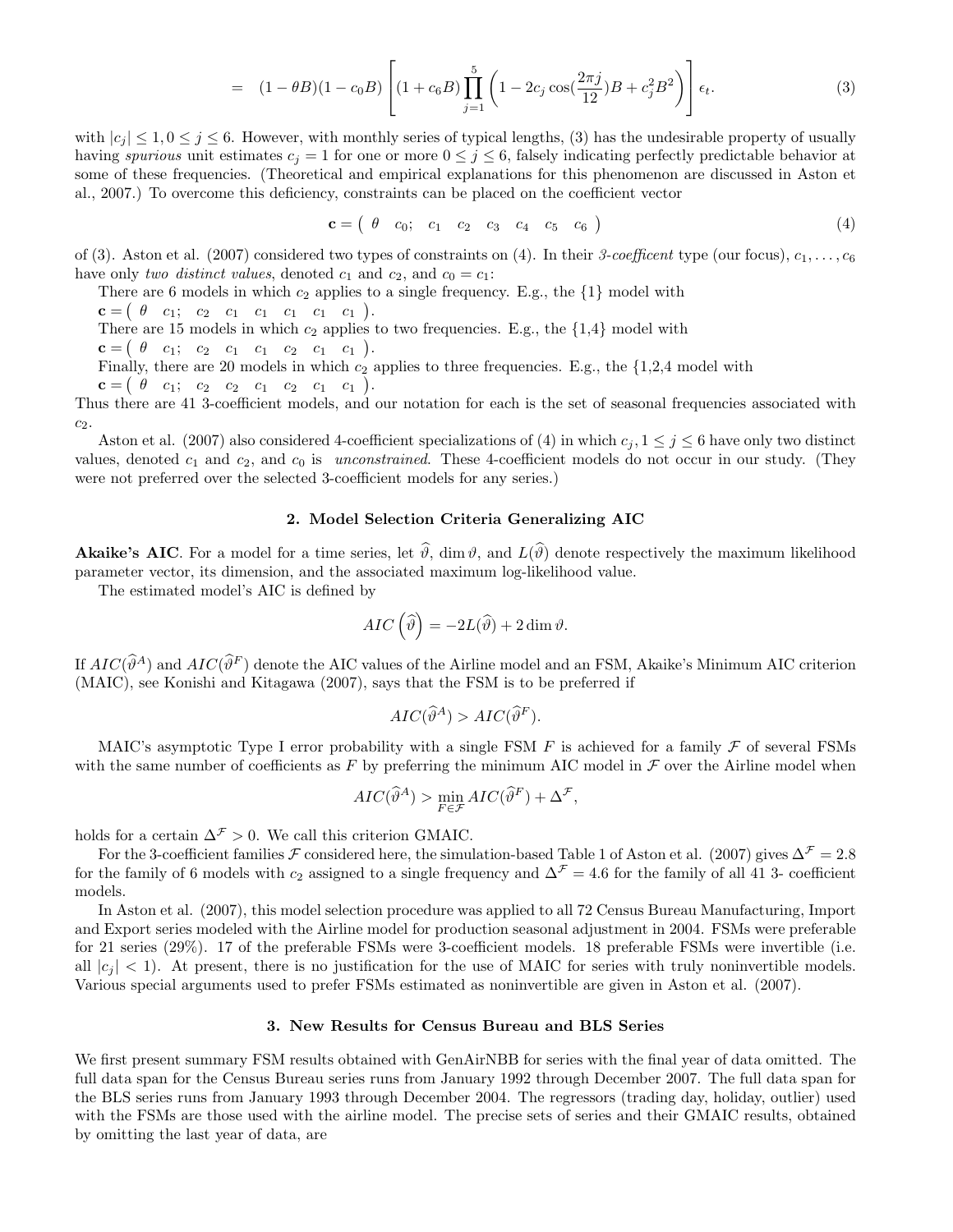- Among all 10 Census Bureau Monthly Retail Trade and Food Service series currently modeled for direct seasonal adjustment with the Airline model: FSMs (all 3-coefficient and invertible) are selected for 3 series (30%).
- Among all 52 BLS series modeled with the Airline model in the study of Scott, Tiller and Chow (2007): FSMs (all 3-coefficient, all but one invertible) are selected for **10** series (19%). The estimate  $c_2 = 1$  causing the one FSM to be noninvertible is treated as spurious because the same FSM is the GMAIC model for the full series, where  $c_2 = .90$ .

Remark 1. If we remove from consideration the 17 BLS series with a seasonal factor range (max - min) smaller than the smallest seasonal factor range, 3.54 percent, of a BLS series for which an FSM is accepted, then the success rate for FSMs for BLS series becomes 10/35 (29%). (The smallest seasonal factor range among the 10 Census Bureau series is 31.14 percent.)

Next, going beyond issues considered in Aston et al. (2007), we examine the effect on model selection of extending each of the 13 series to include the final year of data that had been withheld. For the Airline model, this means applying to each full series X-12-ARIMA's implementation of the automatic model selection procedure of Gómez and Maravall (2000) (in which AIC in not used for ARIMA model selection) to check if a different seasonal ARIMA model is selected instead of the airline model. For the FSMs, it means checking if the FSM chosen for the shorter series still has the smallest AIC among the 41 FSMs fit to the full series. For the FSMs, we considered a model change for the extended series to be negligible when the minimum AIC among FSMs differed from the AIC of the initially chosen FSM by less than 1.0, see Burnham and Anderson (2004).

# Summary Results From Adding Data to Series With an FSM Preferred

- For the 3 Census Bureau series: 0 changes from the Airline model; 0 FSM changes
- For the 10 BLS series: 1 change from the Airline model, to an  $ARIMA(1,1,1)(1,1,1)$ –whose AIC is less than the AIC of the GMAIC FSM, the same FSM chosen for the shorter series; 4 FSM changes—1 nonnegligible, from {1,4} to {1,2,4}. Details are presented below.

Remark 2. In seasonal adjustment practice, the model used is usually not changed from one year to the next unless model quality diagnostics (e.g. Ljung-Box Q statistics or spectrum diagnostics) indicate that it is inadequate for the extended series.

### 3.1 Details for Two Series

We finish by presenting results for two illustrative examples. In the tables, for the Airline model,  $\Theta = c_1^{12} = c_2^{12}$ . A Ljung-Box Q statistic, testing zero autocorrelation of the model residuals at a suite of lags with maximum lag at most 24, is counted as statistically significant if its p-value is below .05. The p-values of Q at maximum lags 12 and 24 are denoted  $p_{12}$  and  $p_{24}$  and are shown when significant. For the canonical seasonal adjustments of Hillmer and Tiao (1982), with an Airline model, values  $\Theta \leq 0.35$  suggest variable seasonal patterns and result in seasonal adjustments with quite substantial smoothing. By contrast, values  $\Theta \geq .80$  suggest quite stable seasonal patterns and result in only quite localized seasonal movement suppression, see Findley and Martin (2006). Correspondingly, for an FSM, when  $c_2^{12}$  is much smaller than  $\Theta$  and  $c_1^{12}$  is not much larger than  $\Theta$ , the canonical seasonal adjustment and trend (obtained from GenAirNBB) are noticeably smoother than the Airline model's, as is seen for the example series in Figures 2,3, 5 and 6 below for the last four years of the full series. In the nonseasonal MA factors, the closer the coefficients are to one, the more linear are the canonical trends. Small coefficients are associated with highly variable trends, see Figures 6 and 7.

| Table 1. Model Results for Sales by Restaurants and Bars |         |     |     |                                                       |         |  |                                                     |           |  |  |  |  |
|----------------------------------------------------------|---------|-----|-----|-------------------------------------------------------|---------|--|-----------------------------------------------------|-----------|--|--|--|--|
| Series End                                               |         |     |     | $\begin{array}{c} \left  c_1^{12}\right  \end{array}$ |         |  | $c_2^{12}$   No. Sig. Qs   $p_{12}$ , $p_{24}$ < 05 | AIC       |  |  |  |  |
| 12/06                                                    | Airline | .32 | .97 | .67                                                   | .67     |  | $p_{12} \simeq .02$                                 | $-1013.7$ |  |  |  |  |
| 12/06                                                    |         | .55 | .98 | .76                                                   | $.22\,$ |  |                                                     | $-1020.8$ |  |  |  |  |
| 12/07                                                    | Airline | .35 | .97 | .68                                                   | .68     |  |                                                     | $-1093.4$ |  |  |  |  |
| 12/07                                                    |         | .56 | .98 | .75                                                   | .24     |  |                                                     | $-1099.4$ |  |  |  |  |

3.1.1 A Census Bureau Food Service Series

Table 1. Model Results for Sale

The FSM reduces the number of significant Qs and has  $c_2^{12} << \Theta$ . Figure 1 shows that each calendar month's seasonal factors from the {1} model for the full series move much less smoothly and with greater range than the Airline model's, resulting in greater smoothness in the seasonal adjustment and trend in Figures 2 and 3.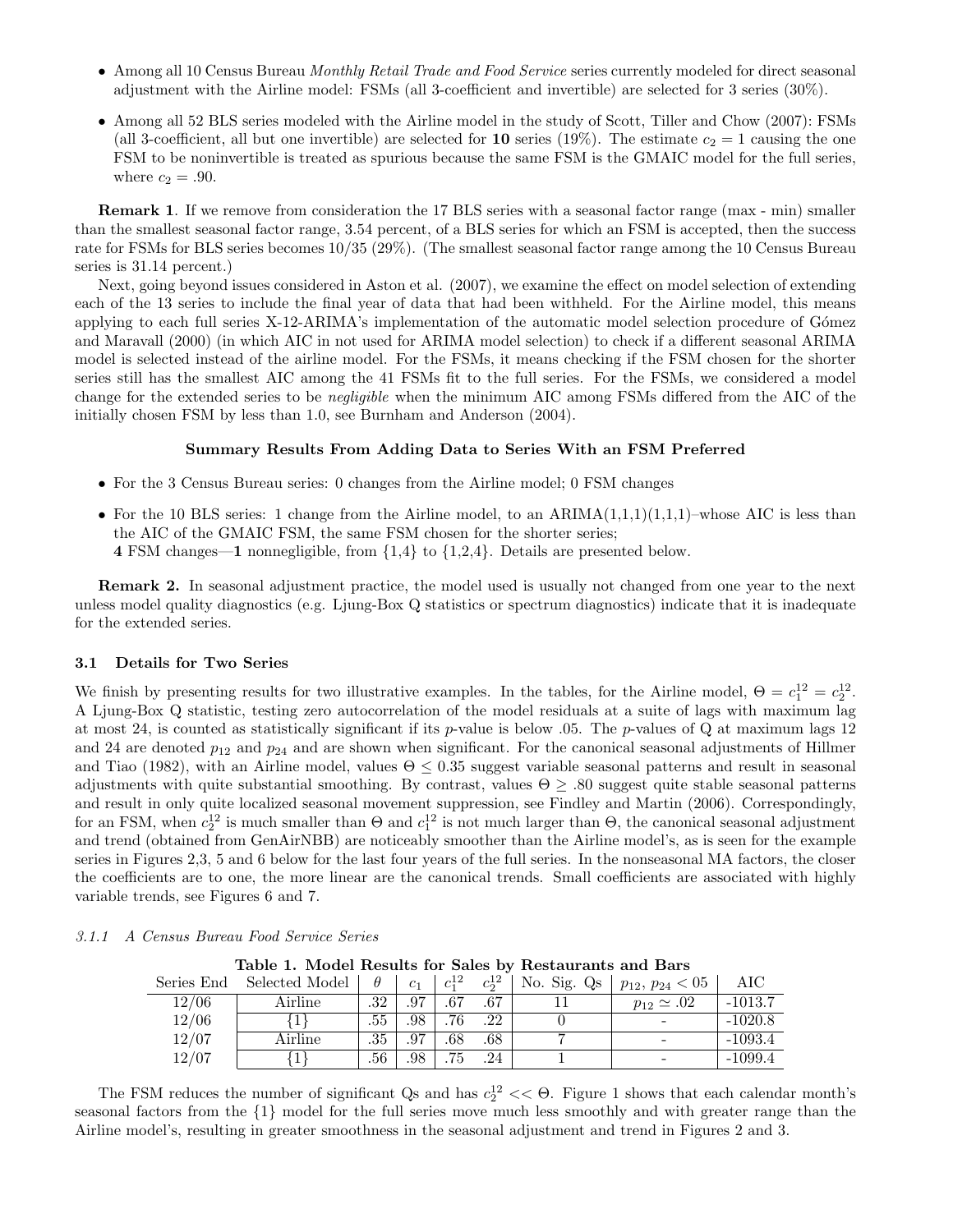## 3.1.2 A BLS Current Employment Series

| Series End | Selected Model |        | c <sub>1</sub> | $c_1^{12}$ | $c_2^{12}$ | No. sig. Qs | $p_{12}, p_{24} < 05$       | AIC             |
|------------|----------------|--------|----------------|------------|------------|-------------|-----------------------------|-----------------|
| 12/03      | Airline        | $-.07$ | .96            | .62        | .62        |             | $p_{12}, p_{24} \simeq .01$ | 2446.7          |
| 12/03      | . 4 }          | .01    | .98            | .78        | .32        |             |                             | $\sqrt{2439.7}$ |
| 12/04      | Airline        |        | .95            | .55        | .55        | 19          | $p_{12}, p_{24} \simeq .01$ | 2688.9          |
| 12/04      | 1, 2, 4        | .07    | .99            | .84        | .34        |             |                             | 2679.7          |

The FSMs reduce the number of significant Qs and have  $c_2^{12} << \Theta$ . Figure 4 shows that each calendar month's seasonal factors from the {1,2,4} model for the full series move less smoothly and with greater range than the Airline model's, resulting usually in greater smoothness in the seasonal adjustment and trend in Figures 5 and 6.

For the full series, the  $\{1,4\}$  model still has 4 significant Qs (at lags  $4-7$ ) and its AIC of 2681.8 is larger by 2.1 than the AIC of the {1,2,4} model Table 2, where it is seen that the latter model has 1 significant Q. Fig. 7. shows that this  $\{1,2,4\}$  model's trend has mostly smaller month-to-month changes in the final years than the  $\{1,4\}$  model's trend.

Acknowledgment. The authors thank Kathleen McDonald Johnson and Brian Monsell for their very careful readings of the manuscript and helpful suggestions.

#### REFERENCES

Aston, J.A.D., Findley, D.F., McElroy, T.S., Wills, K.C. and Martin, D.E.K. (2007), "New ARIMA Models for Seasonal Time Series and Their Application to Seasonal Adjustment and Forecasting". Research Report Statistics #2007-14, Statistical Research Division, U.S. Census Bureau: Washington, DC. http://www.census.gov/srd/papers/pdf/rrs2007-14.pdf

Box, G.E.P and Jenkins G.M. (1970), Time Series Analysis: Forecasting and Control, San Francisco: Holden-Day.

Burnham, K.P. and Anderson, D.R. (2004), "Multimodel Inference: Understanding AIC and BIC in Model Selection," Sociological Methods and Research, 33, 261-304.

Findley, D.F. and Martin, D.E.K. (2006), "Frequency Domain Analyses of SEATS and X-11/12-ARIMA Seasonal Adjustment Filters for Short and Moderate-Length Time Series," Journal of Official Statistics, 22, 1-34.

Gómez, V. and Maravall, A. (2000), "Automatic Modeling Methods for Univariate Time Series." In A Course in Time Series, Tsay, R.S., Peña, D. and Tiao, G. C. (eds.) New York: John Wiley, 171-201.

Konishi, S. and Kitagawa, G. (2007), Information and Statistical Modeling. New York: Springer.

Hillmer, S.C. and Tiao, G.C. (1982), "An ARIMA Model-Based Approach to Seasonal Adjustment," Journal of the American Statistical Association, 77, 63-70.

Scott, S., Tiller, R. and Chow, D. (2007), "Empirical Evaluation of X-11 and Model-based Methods for Three BLS Programs," in 2007 JSM Proceedings [CD], Alexandria: American Statistical Association.



Monthly Sales By Restaurants and Bars Seasonal Monthly Sub-Plots (1992-2007) Airline Seasonal Means {1} Seasonal Means Airline Seasonal Factors {1} Seasonal Factors

Figure 1: The {1} model's seasonal factors vary more and with greater ranges than the Airline model's over each calendar month, as might be expected from  $c_2^{12} << \Theta$  and  $c_1^{12} \approx \Theta$ .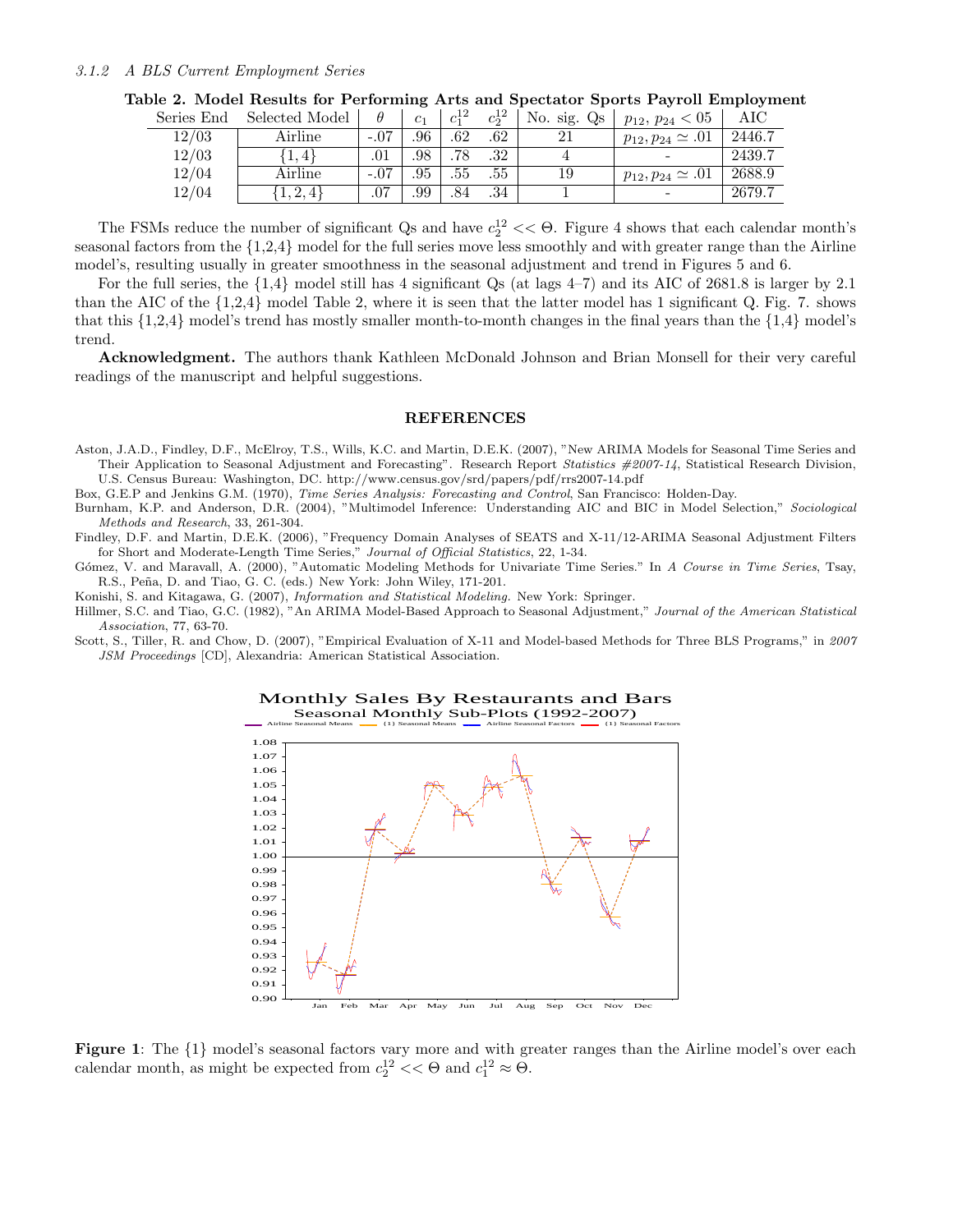

Figure 2: The {1} model's seasonal adjustment is mostly smoother than the Airline model's. (Shown for the last four years.)



Figure 3: Relative to the {1} model's trend, the Airline model's trend has additional small oscillations of doubtful significance. (Shown for the last four years.)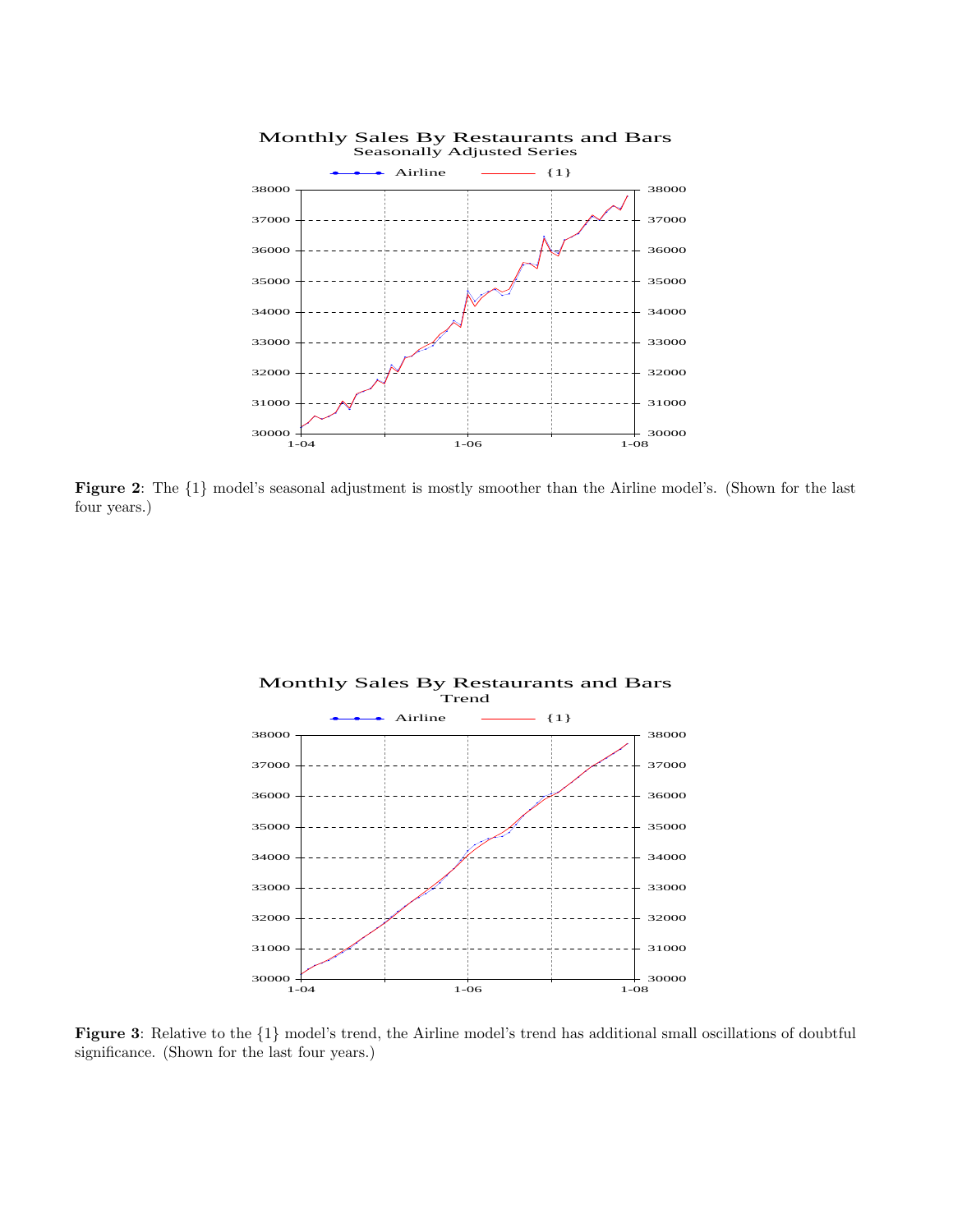

Figure 4: The  $\{1,2,4\}$  model's seasonal factors range more widely and slightly less smoothly than the Airline model's in each calendar month.



Figure 5: The {1,2,4} model's seasonal adjustment oscillates less widely than the Airline model's. (Shown for the last four years.)